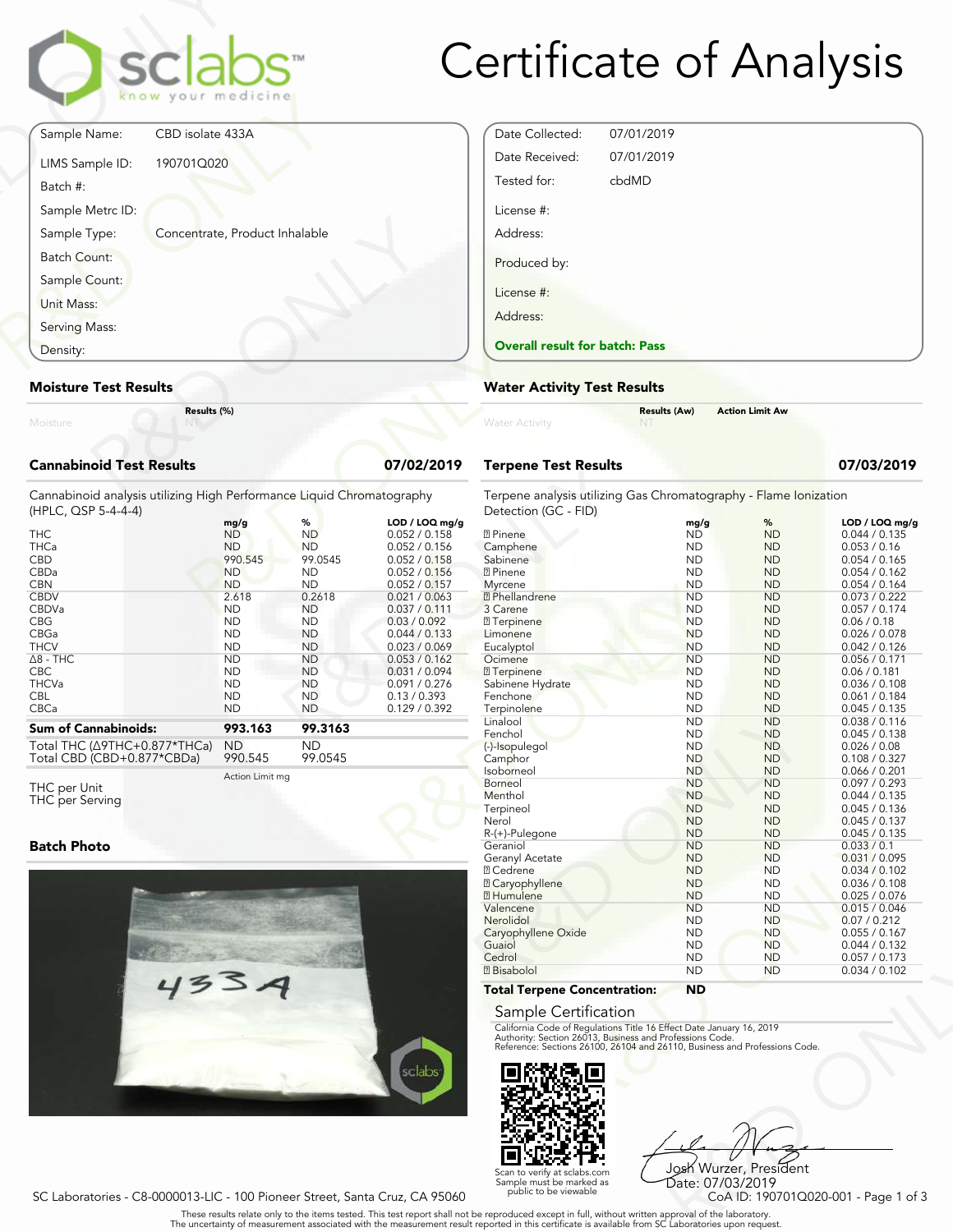

| 07/03/2019                     |
|--------------------------------|
|                                |
|                                |
|                                |
| LOD / LOQ µg.<br>0.030 / 0.091 |
| 0.013 / 0.039<br>0.010 / 0.031 |
|                                |

#### **Pesticide Test Results - Pass 07/03/2019**

| Density:                                                           |      |                 |                   |                  | <b>Overall result for batc</b> |    |
|--------------------------------------------------------------------|------|-----------------|-------------------|------------------|--------------------------------|----|
| <b>Pesticide Test Results - Pass</b>                               |      |                 |                   | 07/03/2019       | <b>Pesticide Test Results</b>  |    |
| Pesticide, Fungicide and plant growth regulator analysis utilizing |      |                 |                   |                  | Pesticide, Fungicide and       |    |
| HPLC-Mass Spectrometry and GC-Mass Spectrometry                    |      |                 |                   |                  | <b>HPLC-Mass Spectrometry</b>  |    |
|                                                                    |      | Results (µg/g)  | Action Limit µg/g | $LOD / LOQ$ µg/g |                                |    |
| Abamectin                                                          | Pass | ND              | 0.1               | 0.030 / 0.091    | Aldicarb                       | Pa |
| Acephate                                                           | Pass | <b>ND</b>       | 0.1               | 0.013 / 0.039    | Carbofuran                     | Pa |
| Acequinocyl                                                        | Pass | <b>ND</b>       | 0.1               | 0.010 / 0.031    | Chlordane                      | Pa |
| Acetamiprid                                                        | Pass | <b>ND</b>       | 0.1               | 0.013 / 0.038    | Chlorfenapyr                   | Pa |
| Azoxystrobin                                                       | Pass | <b>ND</b>       | 0.1               | 0.015 / 0.047    | Chlorpyrifos                   | Pa |
| Bifenazate                                                         | Pass | <b>ND</b>       | 0.1               | 0.012 / 0.035    | Coumaphos                      | Pa |
| Bifenthrin                                                         | Pass | <b>ND</b>       | 3.0               | 0.013 / 0.038    | Daminozide                     | Pa |
| Boscalid                                                           | Pass | <b>ND</b>       | 0.1               | 0.008 / 0.023    | DDVP (Dichlorvos)              | Pa |
| Captan                                                             | Pass | <b>ND</b>       | 0.7               | 0.099 / 0.300    | Dimethoate                     | Pa |
| Carbaryl                                                           | Pass | <b>ND</b>       | 0.5               | 0.014 / 0.043    | Ethoprop(hos)                  | Pa |
| Chlorantraniliprole                                                | Pass | <b>ND</b>       | 10.0              | 0.020 / 0.061    | Etofenprox                     | Pa |
| Clofentezine                                                       | Pass | <b>ND</b>       | 0.1               | 0.009 / 0.027    | Fenoxycarb                     | Pa |
| Cyfluthrin                                                         | Pass | <b>ND</b>       | 2.0               | 0.099 / 0.299    | Fipronil                       | Pa |
| Cypermethrin                                                       | Pass | ND              | 1.0               | 0.030 / 0.091    | Imazalil                       | Pa |
| Diazinon                                                           | Pass | ND              | 0.1               | 0.009 / 0.027    | Methiocarb                     | Pa |
| Dimethomorph                                                       | Pass | <b>ND</b>       | 2.0               | 0.018 / 0.055    | Methyl parathion               | Pa |
| Etoxazole                                                          | Pass | ND              | 0.1               | 0.007 / 0.022    | Mevinphos                      | Pa |
| Fenhexamid                                                         | Pass | <b>ND</b>       | 0.1               | 0.015 / 0.045    | Paclobutrazol                  | Pa |
| Fenpyroximate                                                      | Pass | <b>ND</b>       | 0.1               | 0.012 / 0.036    | Propoxur                       | Pa |
| Flonicamid                                                         | Pass | <b>ND</b>       | 0.1               | 0.022 / 0.066    | Spiroxamine                    | Pa |
| Fludioxonil                                                        | Pass | <b>ND</b>       | 0.1               | 0.020 / 0.061    | Thiacloprid                    | Pa |
| Hexythiazox                                                        | Pass | <b>ND</b>       | 0.1               | 0.009 / 0.027    |                                |    |
| Imidacloprid                                                       | Pass | <b>ND</b>       | 5.0               | 0.017 / 0.050    |                                |    |
| Kresoxim-methyl                                                    | Pass | <b>ND</b>       | 0.1               | 0.010 / 0.029    |                                |    |
| Malathion                                                          | Pass | <b>ND</b>       | 0.5               | 0.006 / 0.019    | <b>Heavy Metal Test Res</b>    |    |
|                                                                    | Pass | <b>ND</b>       | 2.0               | 0.011 / 0.033    |                                |    |
| Metalaxyl                                                          | Pass | <b>ND</b>       | 1.0               | 0.022 / 0.067    | Heavy metal analysis utiliz    |    |
| Methomyl                                                           |      |                 |                   |                  |                                |    |
| Myclobutanil                                                       | Pass | ND<br><b>ND</b> | 0.1<br>0.1        | 0.015 / 0.044    | Spectrometry (ICP-MS)          |    |
| Naled                                                              | Pass |                 |                   | 0.010 / 0.031    |                                |    |
| Oxamyl                                                             | Pass | <b>ND</b>       | 0.5               | 0.014 / 0.042    | Cadmium                        | Pa |
| Pentachloronitrobenzene                                            | Pass | <b>ND</b>       | 0.1               | 0.020 / 0.061    | Lead                           | Pa |
| Permethrin                                                         | Pass | <b>ND</b>       | 0.5               | 0.027 / 0.082    | Arsenic                        | Pa |
| Phosmet                                                            | Pass | <b>ND</b>       | 0.1               | 0.010 / 0.030    | Mercury                        | Pa |
| Piperonylbutoxide                                                  | Pass | <b>ND</b>       | 3.0               | 0.007 / 0.020    |                                |    |
| Prallethrin                                                        | Pass | <b>ND</b>       | 0.1               | 0.011 / 0.032    |                                |    |
| Propiconazole                                                      | Pass | <b>ND</b>       | 0.1               | 0.004 / 0.013    |                                |    |
| Pyrethrins                                                         | Pass | ND              | 0.5               | 0.012 / 0.036    |                                |    |
| Pyridaben                                                          | Pass | <b>ND</b>       | 0.1               | 0.007 / 0.020    |                                |    |
| Spinetoram                                                         | Pass | <b>ND</b>       | 0.1               | 0.006 / 0.017    |                                |    |
| Spinosad                                                           | Pass | <b>ND</b>       | 0.1               | 0.010 / 0.031    |                                |    |
| Spiromesifen                                                       | Pass | <b>ND</b>       | 0.1               | 0.005 / 0.015    |                                |    |
| Spirotetramat                                                      | Pass | <b>ND</b>       | 0.1               | 0.014 / 0.042    |                                |    |
| Tebuconazole                                                       | Pass | <b>ND</b>       | 0.1               | 0.006 / 0.018    |                                |    |
| Thiamethoxam                                                       | Pass | <b>ND</b>       | 5.0               | 0.011 / 0.033    |                                |    |
| Trifloxystrobin                                                    | Pass | <b>ND</b>       | 0.1               | 0.007 / 0.020    | $\cdot$ r                      |    |

### **Mycotoxin Test Results - Pass 07/03/2019**

| Mycotoxin analysis utilizing HPLC-Mass Spectrometry |      |    |                                    |                 |
|-----------------------------------------------------|------|----|------------------------------------|-----------------|
|                                                     |      |    | Results (µq/kq) Action Limit µq/kq | LOD / LOQ µg/kg |
| Aflatoxin B1, B2, G1, G2 Pass                       |      | ND | 20.0                               | 6.000 / 18.000  |
| Ochratoxin A                                        | Pass | ND | 20.0                               | 6.000 / 18.000  |

# Certificate of Analysis

| Date Collected:                       | 07/01/2019 |  |  |
|---------------------------------------|------------|--|--|
| Date Received:                        | 07/01/2019 |  |  |
| Tested for:                           | cbdMD      |  |  |
| License #:                            |            |  |  |
| Address:                              |            |  |  |
| Produced by:                          |            |  |  |
| License #:                            |            |  |  |
| Address:                              |            |  |  |
| <b>Overall result for batch: Pass</b> |            |  |  |
|                                       |            |  |  |

#### **Pesticide Test Results - Pass 07/03/2019**

Pesticide, Fungicide and plant growth regulator analysis utilizing HPLC-Mass Spectrometry and GC-Mass Spectrometry

|                   |                        |                               | . ບາກເບເກ                                                                          |                                                                                                                                       |
|-------------------|------------------------|-------------------------------|------------------------------------------------------------------------------------|---------------------------------------------------------------------------------------------------------------------------------------|
|                   |                        |                               | Action Limit µg/g                                                                  | $LOD / LOQ \mu q/q$                                                                                                                   |
|                   |                        |                               |                                                                                    | 0.030 / 0.091                                                                                                                         |
|                   | Pass                   |                               |                                                                                    | 0.029 / 0.089                                                                                                                         |
| Chlordane         | Pass                   | <b>ND</b>                     | <b>ND</b>                                                                          | 0.032 / 0.097                                                                                                                         |
| Chlorfenapyr      | Pass                   | <b>ND</b>                     | <b>ND</b>                                                                          | 0.030 / 0.090                                                                                                                         |
| Chlorpyrifos      | Pass                   | <b>ND</b>                     | <b>ND</b>                                                                          | 0.029 / 0.089                                                                                                                         |
| Coumaphos         | Pass                   | <b>ND</b>                     | <b>ND</b>                                                                          | 0.029 / 0.089                                                                                                                         |
| Daminozide        | Pass                   | <b>ND</b>                     | <b>ND</b>                                                                          | 0.030 / 0.091                                                                                                                         |
| DDVP (Dichlorvos) | Pass                   | <b>ND</b>                     | <b>ND</b>                                                                          | 0.029 / 0.089                                                                                                                         |
| Dimethoate        | Pass                   | <b>ND</b>                     | <b>ND</b>                                                                          | 0.029 / 0.089                                                                                                                         |
| Ethoprop(hos)     | Pass                   | <b>ND</b>                     | <b>ND</b>                                                                          | 0.029 / 0.089                                                                                                                         |
| Etofenprox        | Pass                   | <b>ND</b>                     | <b>ND</b>                                                                          | 0.029 / 0.089                                                                                                                         |
| Fenoxycarb        | Pass                   | <b>ND</b>                     | <b>ND</b>                                                                          | 0.029 / 0.089                                                                                                                         |
| Fipronil          | Pass                   | <b>ND</b>                     | <b>ND</b>                                                                          | 0.029 / 0.089                                                                                                                         |
| Imazalil          | Pass                   | <b>ND</b>                     | <b>ND</b>                                                                          | 0.029 / 0.089                                                                                                                         |
| Methiocarb        | Pass                   | <b>ND</b>                     | <b>ND</b>                                                                          | 0.029 / 0.089                                                                                                                         |
| Methyl parathion  | Pass                   | <b>ND</b>                     | <b>ND</b>                                                                          | 0.029 / 0.089                                                                                                                         |
| Mevinphos         | Pass                   | <b>ND</b>                     | <b>ND</b>                                                                          | 0.029 / 0.089                                                                                                                         |
| Paclobutrazol     | Pass                   | <b>ND</b>                     | <b>ND</b>                                                                          | 0.029 / 0.089                                                                                                                         |
| Propoxur          | Pass                   | <b>ND</b>                     | <b>ND</b>                                                                          | 0.029 / 0.089                                                                                                                         |
| Spiroxamine       | Pass                   | <b>ND</b>                     | <b>ND</b>                                                                          | 0.029 / 0.089                                                                                                                         |
| Thiacloprid       | Pass                   | <b>ND</b>                     | <b>ND</b>                                                                          | 0.029 / 0.089                                                                                                                         |
|                   |                        |                               |                                                                                    |                                                                                                                                       |
|                   |                        |                               |                                                                                    |                                                                                                                                       |
|                   |                        |                               |                                                                                    | 07/02/2019                                                                                                                            |
|                   |                        |                               |                                                                                    |                                                                                                                                       |
|                   |                        |                               |                                                                                    |                                                                                                                                       |
|                   |                        |                               |                                                                                    |                                                                                                                                       |
|                   |                        |                               |                                                                                    |                                                                                                                                       |
|                   |                        | Results (µg/g)                | Action Limit µg/g                                                                  | $LOD / LOQ \mu q/q$                                                                                                                   |
| Cadmium           | Pass                   | <b>ND</b>                     | 0.2                                                                                | 0.012 / 0.035                                                                                                                         |
| Lead              | Pass                   | <b>ND</b>                     | 0.5                                                                                | 0.031 / 0.095                                                                                                                         |
| Arsenic           | Pass                   | <b>ND</b>                     | 0.2                                                                                | 0.013 / 0.039                                                                                                                         |
| Mercury           | Pass                   | <b>ND</b>                     | 0.1                                                                                | 0.002 / 0.005                                                                                                                         |
|                   | Aldicarb<br>Carbofuran | Pass<br>Spectrometry (ICP-MS) | Results (µg/g)<br><b>ND</b><br><b>ND</b><br><b>Heavy Metal Test Results - Pass</b> | The Lot mass opeculomeny and Go mass opec<br><b>ND</b><br><b>ND</b><br>Heavy metal analysis utilizing Inductively Coupled Plasma Mass |

#### **Heavy Metal Test Results - Pass 07/02/2019**

| <b>Iniacioprio</b>                                                                      | rass                         | <b>IND</b>                                                         | שצו                                                                                                                                                                                                            | <b>U.UZY / U.UOY</b>                                                               |
|-----------------------------------------------------------------------------------------|------------------------------|--------------------------------------------------------------------|----------------------------------------------------------------------------------------------------------------------------------------------------------------------------------------------------------------|------------------------------------------------------------------------------------|
| <b>Heavy Metal Test Results - Pass</b>                                                  |                              |                                                                    |                                                                                                                                                                                                                | 07/02/2019                                                                         |
| Heavy metal analysis utilizing Inductively Coupled Plasma Mass<br>Spectrometry (ICP-MS) |                              |                                                                    |                                                                                                                                                                                                                |                                                                                    |
| Cadmium<br>Lead<br>Arsenic<br>Mercury                                                   | Pass<br>Pass<br>Pass<br>Pass | Results (µg/g)<br><b>ND</b><br><b>ND</b><br><b>ND</b><br><b>ND</b> | Action Limit µg/g<br>0.2<br>0.5<br>0.2<br>0.1                                                                                                                                                                  | LOD / LOQ µg/g<br>0.012 / 0.035<br>0.031 / 0.095<br>0.013 / 0.039<br>0.002 / 0.005 |
| Sample Certification                                                                    |                              |                                                                    | California Code of Regulations Title 16 Effect Date January 16, 2019<br>Authority: Section 26013, Business and Professions Code.<br>Reference: Sections 26100, 26104 and 26110, Business and Professions Code. |                                                                                    |
|                                                                                         |                              |                                                                    |                                                                                                                                                                                                                |                                                                                    |

#### Sample Certification



Frect Date January 16, 2019<br>
Trofessions Code.<br>
110, Business and Professions Code.<br>
110, Business and Professions Code.<br>
108 Wurzzer, President<br>
Date: 07/03/2019<br>
CoA ID: 1907010020-001 - Page 2 of 3<br>
pproval of the labor Josh Wurzer, President Date: 07/03/2019<br>CoA ID: 190701Q020-001 - Page 2 of 3

. These results relate only to the items tested. This test report shall not be reproduced except in full, without written approval of the laboratory.<br>The uncertainty of measurement associated with the measurement result re